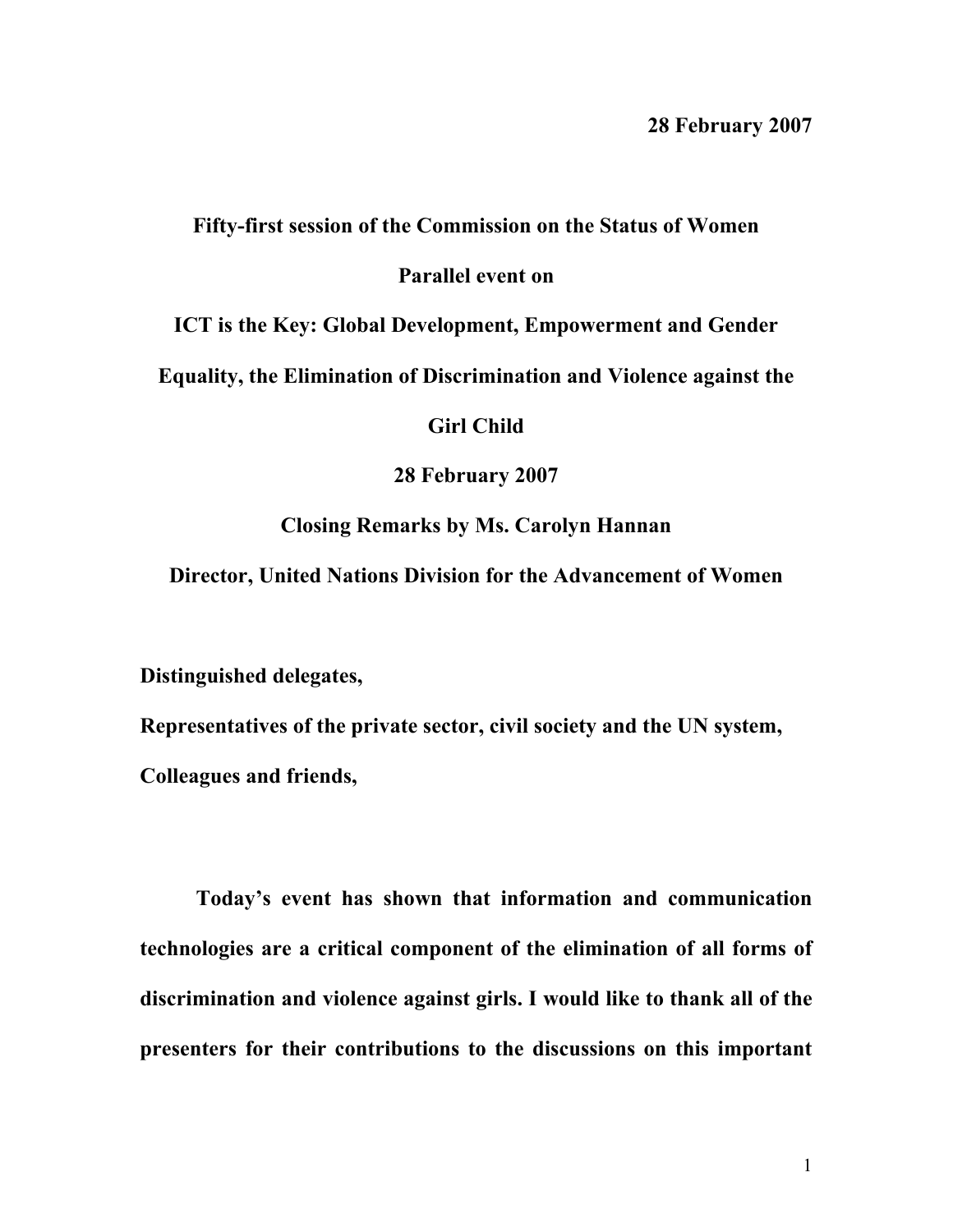**topic. I would also like to express my thanks to participants whose active involvement and enthusiasm have ensured a stimulating debate.** 

**Discussions throughout the day have highlighted a number of important areas related to ICT and the elimination of violence and discrimination against the girl-child. In improving access to ICT by girls and young women, Alicia Young emphasized that that role models are the key to increasing girls' access to and interest in ICT. She encouraged women working in private companies to mentor young women and girls and stated that efforts should be made to eliminate gender-based stereotypes which prevent girls and young women from choosing science and technology courses and careers. Furthermore, Sandy Carter of IBM noted some of the major challenges to girls' access to ICT and careers in science and technology and highlighted an innovative program that holds camps in many different countries to encourage the involvement of girls in the ICT sector. She also challenged the private sector representatives here to implement similar programs in their own organizations to increase women's and girls' access to ICT and I hope you will take action on this.**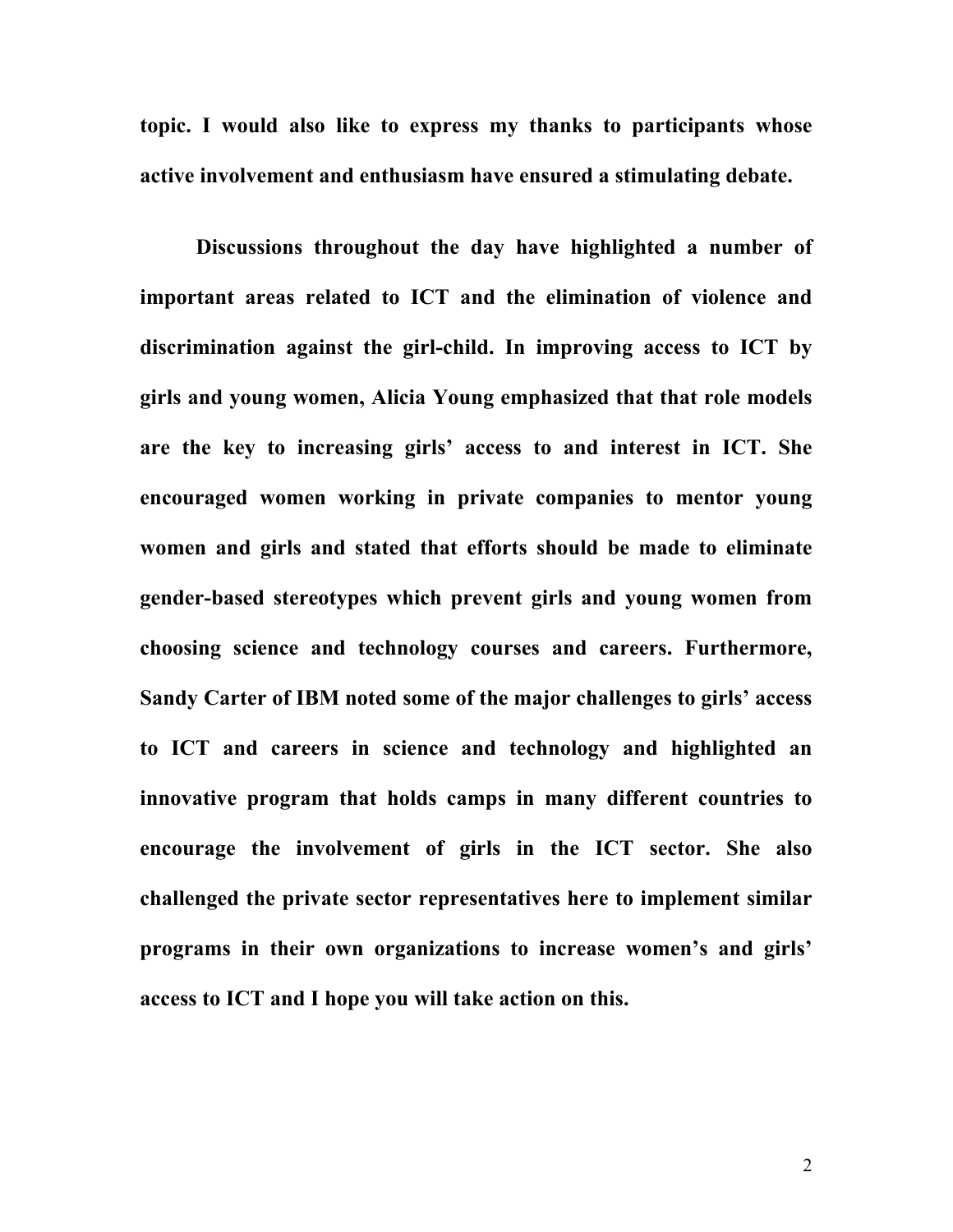**Presenters also highlighted measures to enhance the empowerment of women and girls through ICT. For example, Niki Armacost, Vice President of Women's World Banking, described the technological innovations in the field of micro-finance, which is a proven strategy for increasing the economic empowerment of women, especially those living in poverty. She also noted that women's economic empowerment leads to their increased involvement in the life of their communities and also leads to better health and education for their children. George Kell, from the United Nations Global Compact Initiative, stressed that there is a need for the United Nations and the private sector to work together to achieve development goals, including the empowerment of women and that, in our globalizing world, this is becoming more and more of a necessity. The need for measures to allow women better reconcile their family and work responsibilities, for instance through the introduction of flexible time arrangements and the establishment of child care facilities was also discussed by panelists and representatives of civil society organizations who made interventions from the floor.**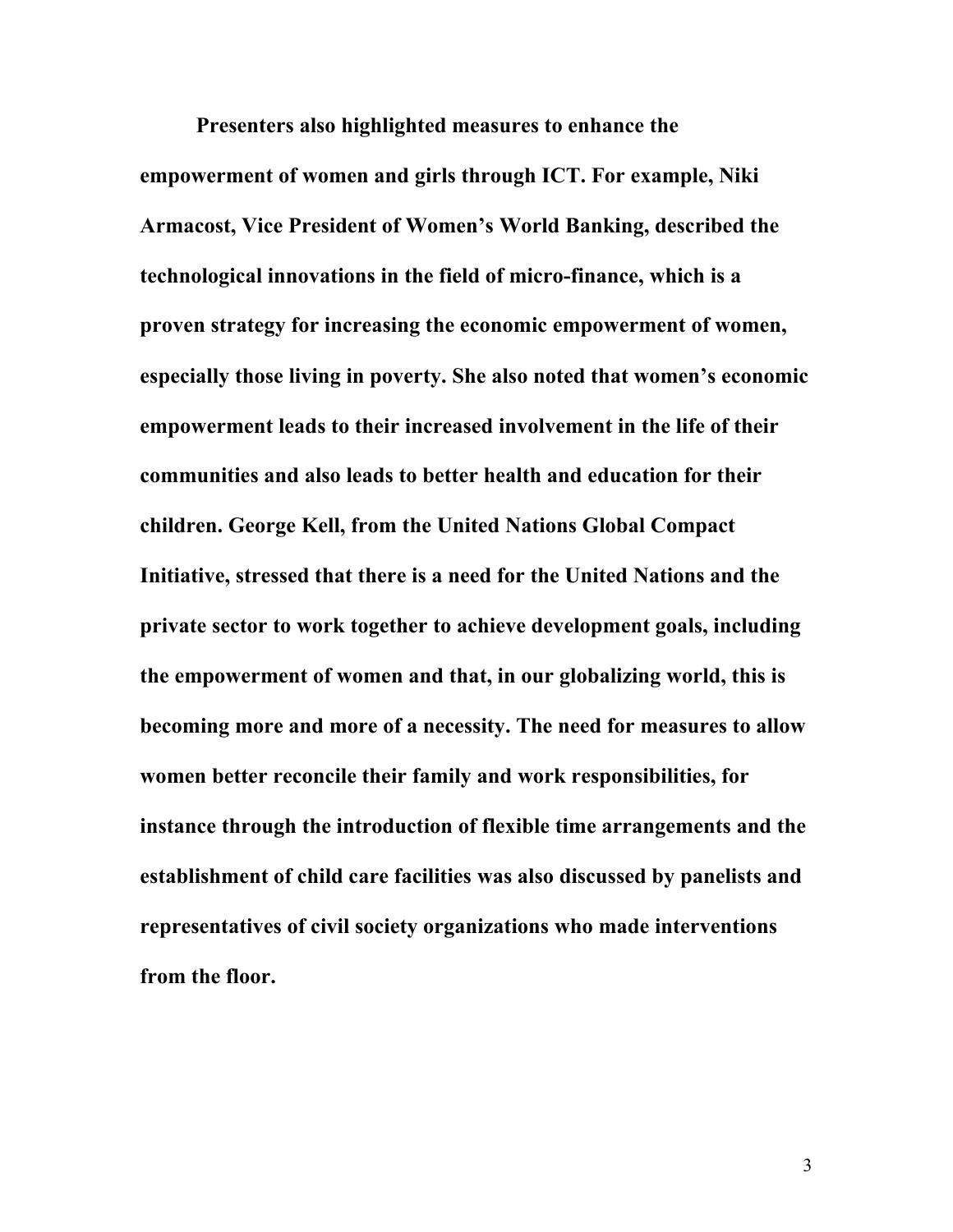**Finally, panellists addressed the threat of ICT-based violence against girls and young women. They discussed the need to ensure online safety for girls and highlighted the ways in which business, government and civil society can help. There is also a need to strike a balance between protecting girls and giving them access to ICT, as Mavic Cabrera-Bazella from the International Women's Tribune Center pointed out. Ms. Cabrera-Bazella highlighted interesting initiatives carried out in different parts of the world to raise awareness on the issue of violence against women and girls perpetrated through ICT, whilst also underlining the need to ensure that women and girls have access to ICT which, when utilized correctly, offer great opportunities for their empowerment.** 

**As I mentioned this morning in my introductory presentation, many Member States are raising the importance of ICT in their national statements to the Commission on the Status of Women. They are raising many of the issues you have discussed here today. This is an indication of the increasing awareness of the potential of ICT in all areas being considered by the Commission.**